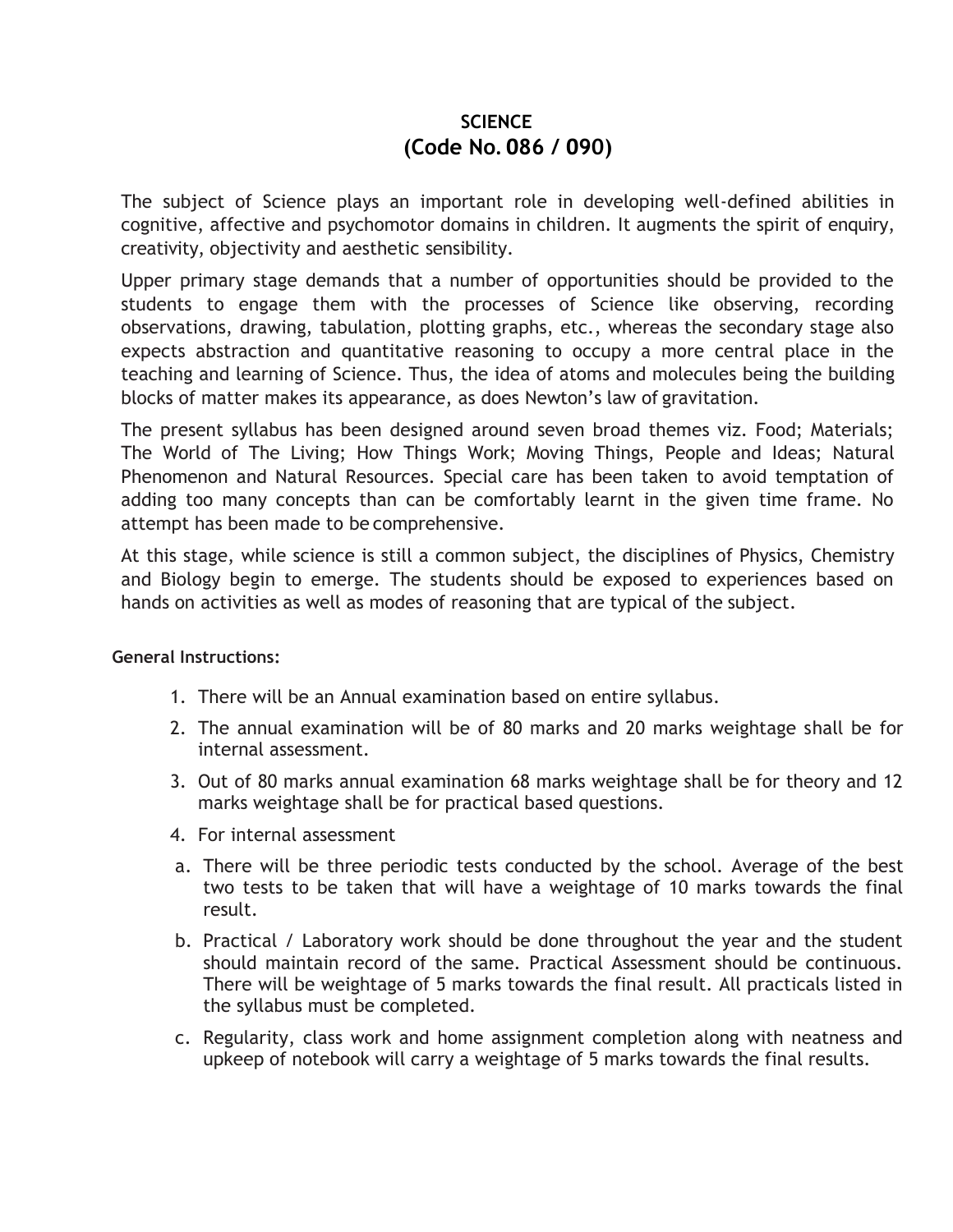### **COURSE STRUCTURE CLASS IX**

### **(Annual Examination) Marks: 80**

| Unit No.            | <b>Unit</b>                       | <b>Marks</b> |
|---------------------|-----------------------------------|--------------|
|                     | Matter - Its Nature and Behaviour | 23           |
|                     | Organisation in the Living World  | 20           |
| Ш                   | Motion, Force and Work            | 27           |
| IV                  | <b>Our Environment</b>            | 06           |
|                     | Food; Food Production             | 04           |
|                     | <b>Total</b>                      |              |
| Internal assessment |                                   | 20           |
|                     | <b>Grand Total</b>                | 100          |

Note: Above weightage includes the weightage of questions based on practical skills.

#### **Theme: Materials (50 Periods)**

#### **Unit I:Matter-Nature and Behaviour**

Definition of matter; solid, liquid and gas; characteristics - shape, volume, density; change of state-melting (absorption of heat), freezing, evaporation (cooling by evaporation), condensation, sublimation.

**Nature of matter:** Elements, compounds and mixtures. Heterogeneous and homogenous mixtures, colloids and suspensions.

**Particle nature, basic units:** Atoms and molecules, Law of constant proportions, Atomic and molecular masses. Mole concept: Relationship of mole to mass of the particles and numbers.

**Structure of atoms:** Electrons, protons and neutrons, valency, chemical formula of common compounds. Isotopes and Isobars.

#### **Theme: The World of the Living (45 Periods)**

## **Unit II: Organization in the Living World**

**Cell - Basic Unit of life :** Cell as a basic unit of life; prokaryotic and eukaryotic cells, multicellular organisms; cell membrane and cell wall, cell organelles and cell inclusions; chloroplast, mitochondria, vacuoles, endoplasmic reticulum, Golgi apparatus; nucleus, chromosomes - basic structure, number.

### **Tissues, Organs, Organ System, Organism:**

Structure and functions of animal and plant tissues (only four types of tissues in animals; Meristematic and Permanent tissues in plants).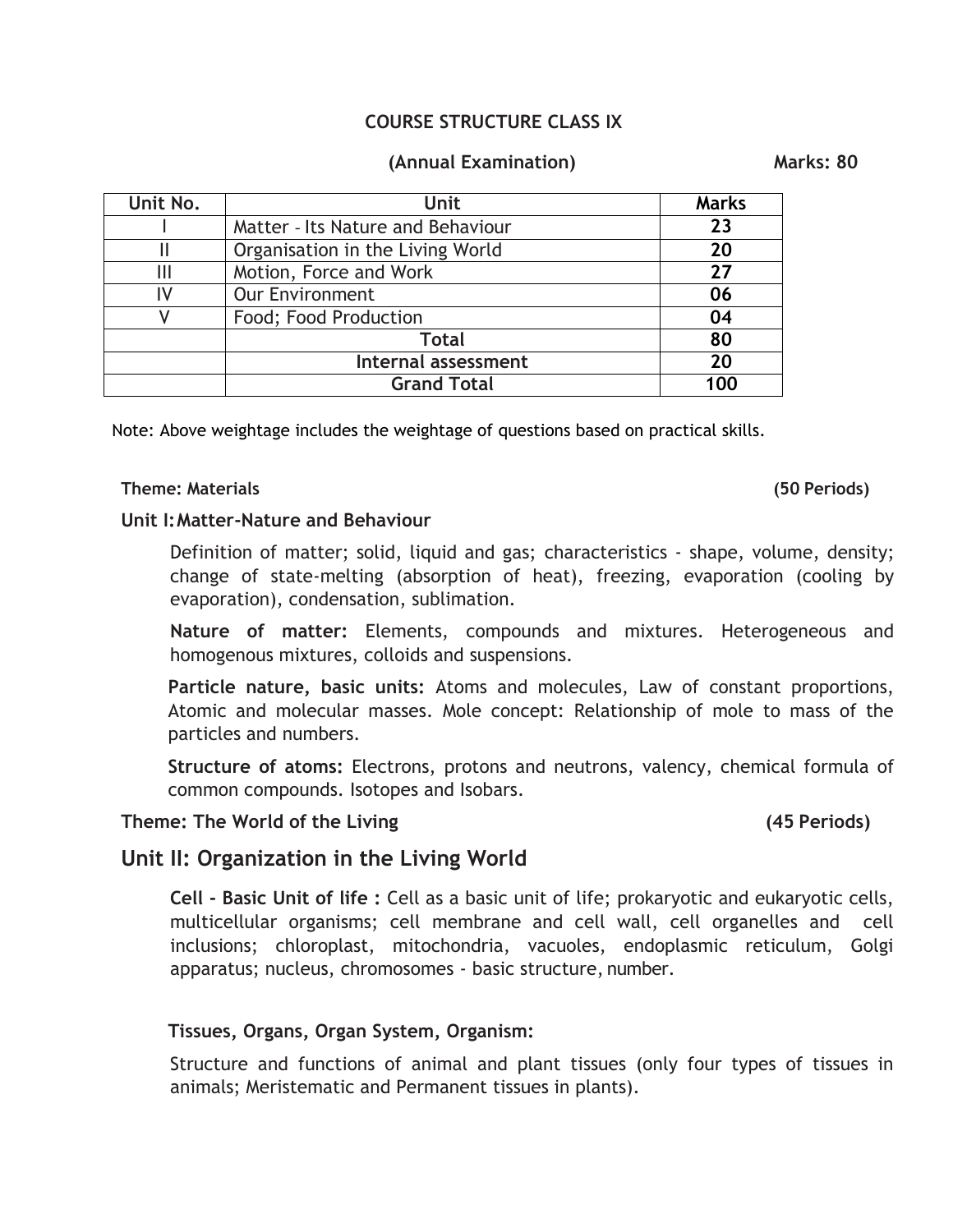**Biological Diversity:** Diversity of plants and animals - basic issues in scientific naming, basis of classification. Hierarchy of categories / groups, Major groups of plants (salient features) (Bacteria, Thallophyta, Bryophyta, Pteridophyta, Gymnosperms and Angiosperms). Major groups of animals (salient features) (Non-chordates upto phyla and chordates upto classes).

**Health and Diseases:** Health and its failure. Infectious and Non-infectious diseases, their causes and manifestation. Diseases caused by microbes (Virus, Bacteria and Protozoans) and their prevention; Principles of treatment and prevention. Pulse Polio programmes.

### **Theme: Moving Things, People and Ideas (60 Periods)**

## **Unit III: Motion, Force and Work**

**Motion:** Distance and displacement, velocity; uniform and non-uniform motion along a straight line; acceleration, distance-time and velocity-time graphs for uniform motion and uniformly accelerated motion, derivation of equations of motion by graphical method; elementary idea of uniform circular motion.

**Force and Newton's laws :** Force and Motion, Newton's Laws of Motion, Action and Reaction forces, Inertia of a body, Inertia and mass, Momentum, Force and Acceleration. Elementary idea of conservation of Momentum.

**Gravitation:** Gravitation; Universal Law of Gravitation, Force of Gravitation of the earth (gravity), Acceleration due to Gravity; Mass and Weight; Free fall.

**Floatation:** Thrust and Pressure. Archimedes' Principle; Buoyancy; Elementary idea of Relative Density.

**Work, energy and power:** Work done by a Force, Energy, power; Kinetic and Potential energy; Law of conservation of energy.

**Sound:** Nature of sound and its propagation in various media, speed of sound, range of hearing in humans; ultrasound; reflection of sound; echo and SONAR. Structure of the Human Ear (Auditory aspect only).

#### **Theme: Natural Resources: Balance in nature (15 Periods)**

### **Unit IV: Our Environment**

**Physical resources :** Air, Water, Soil. Air for respiration, for combustion, for moderating temperatures; movements of air and its role in bringing rains across India.

Air, water and soil pollution (brief introduction). Holes in ozone layer and the probable damages.

**Bio-geo chemical cycles in nature:** Water, Oxygen, Carbon and Nitrogen.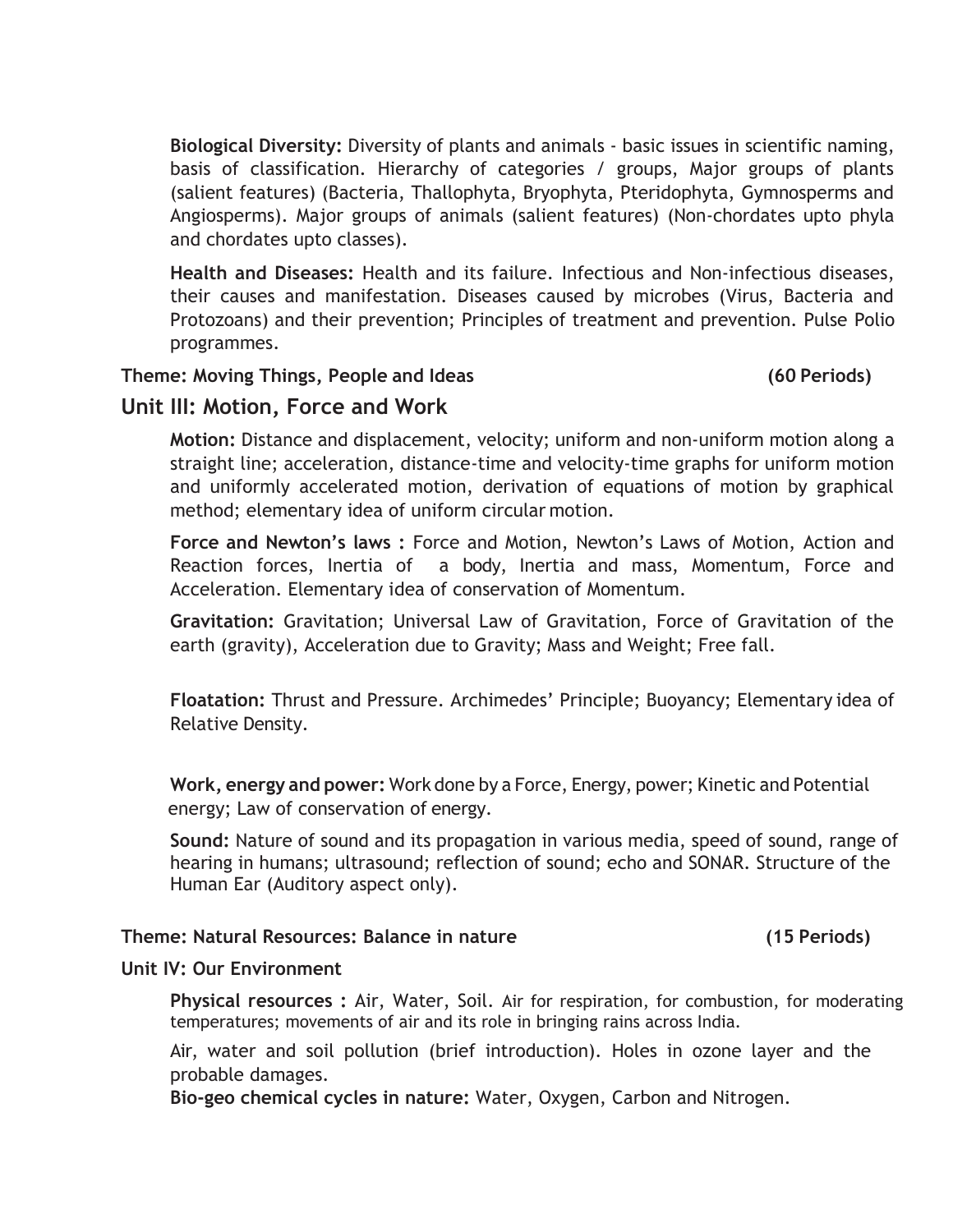## **Theme: Food (10 Periods)**

## **Unit V: Food Production**

Plant and animal breeding and selection for quality improvement and management; Use of fertilizers and manures; Protection from pests and diseases; Organic farming.

## **PRACTICALS**

 **(30 Periods)**

**Practicals should be conducted alongside the concepts tough in theory classes.** 

## **(LIST OF EXPERIMENTS)**

- 1. Preparation of :
	- a) a true solution of common salt, sugar and alum
	- b) a suspension of soil, chalk powder and fine sand in water
	- c) a colloidal solution of starch in water and egg albumin/milk in water and distinguish between these on the basis of
		- transparency
		- filtration criterion
		- stability

### 2. Preparation of

- a) a mixture
- b) a compound

using iron filings and sulphur powder and distinguishing between these on the basis of:

- (i) appearance, i.e., homogeneity and heterogeneity
- (ii) behaviour towards a magnet
- (iii) behaviour towards carbon disulphide as a solvent
- (iv) effect of heat
- 3. Separation of the components of a mixture of sand, common salt and ammonium chloride (or camphor).
- 4. Perform the following reactions and classify them as physical or chemical changes :
	- a) Iron with copper sulphate solution in water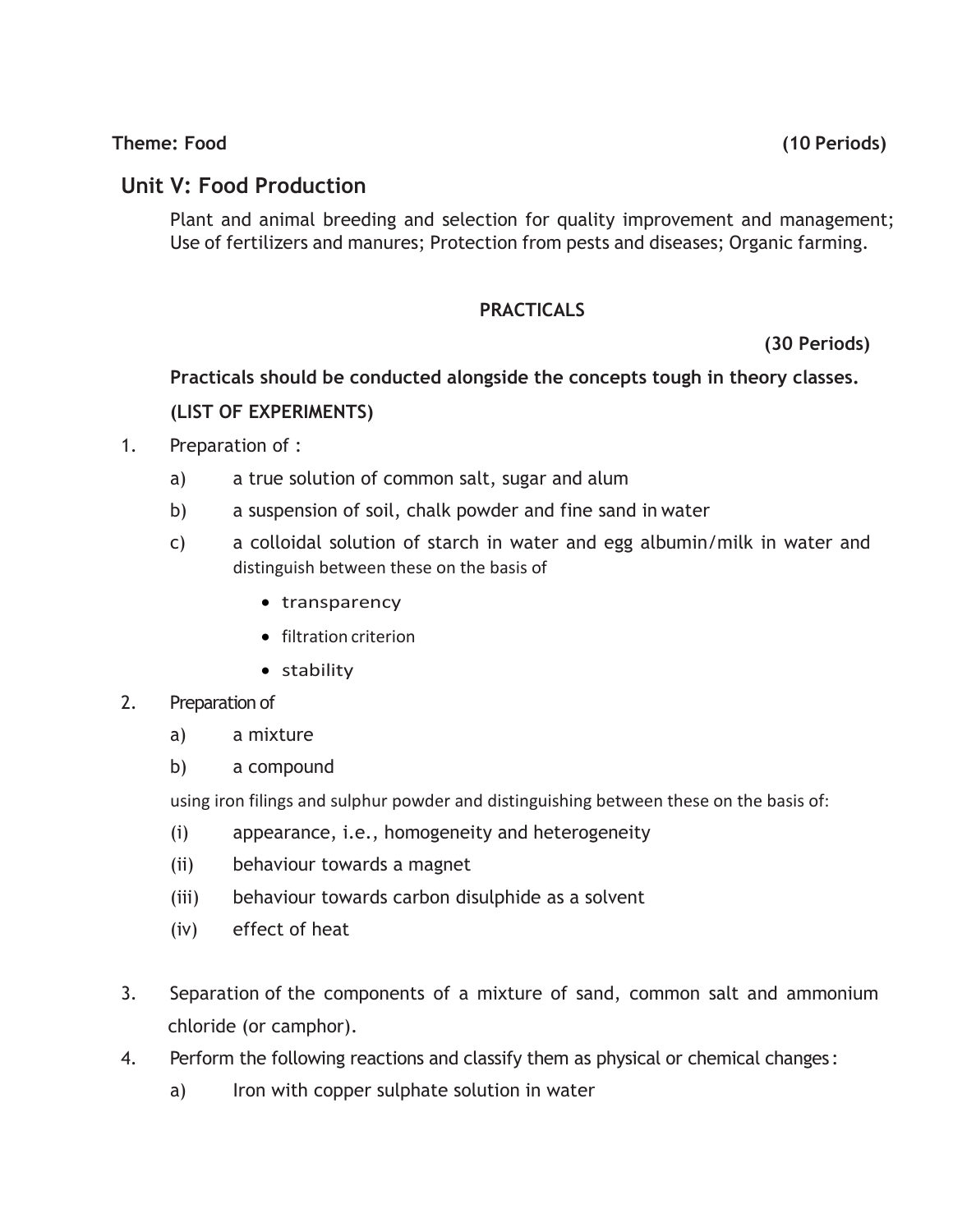- b) Burning of magnesium ribbon in air
- c) Zinc with dilute sulphuric acid
- d) Heating of copper sulphate crystals
- e) Sodium sulphate with barium chloride in the form of their solutions in water
- 5. Preparation of stained temporary mounts of (a) onion peel, (b) human cheek cells & to record observations and draw their labeled diagrams.
- 6. Identification of Parenchyma, collenchyma and Sclerenchyma tissues in plants, striped, smooth and cardiac muscle fibers and nerve cells in animals, from prepared slides. Draw their labeled diagrams.
- 7. Determination of the melting point of ice and the boiling point of water.
- 8. Verification of the Laws of reflection of sound.
- 9. Determination of the density of solid (denser than water) by using a spring balance and a measuring cylinder.
- 10. Establishing the relation between the loss in weight of a solid when fully immersed in
	- a) tap water
	- b) strongly salty water, with the weight of water displaced by it by taking at least two different solids.
- 11. Determination of the speed of a pulse propagated through a stretched string/slinky(helical spring).
- 12. Study of the characteristics of *Spirogyra, Agaricus*, Moss, Fern, Pinus (either with male or female cone) and an Angiospermic plant. Draw and give two identifying features of the groups they belong to.
- 13. Observe the given pictures/charts/models of earthworm, cockroach, bony fish and bird. For each organism, draw their picture and record:
	- a) one specific feature of its phylum.
	- b) one adaptive feature with reference to its habitat.
- 14. Verification of the law of conservation of mass in a chemical reaction.
- 15. Study of the external features of root, stem, leaf and flower of monocot and dicot plants.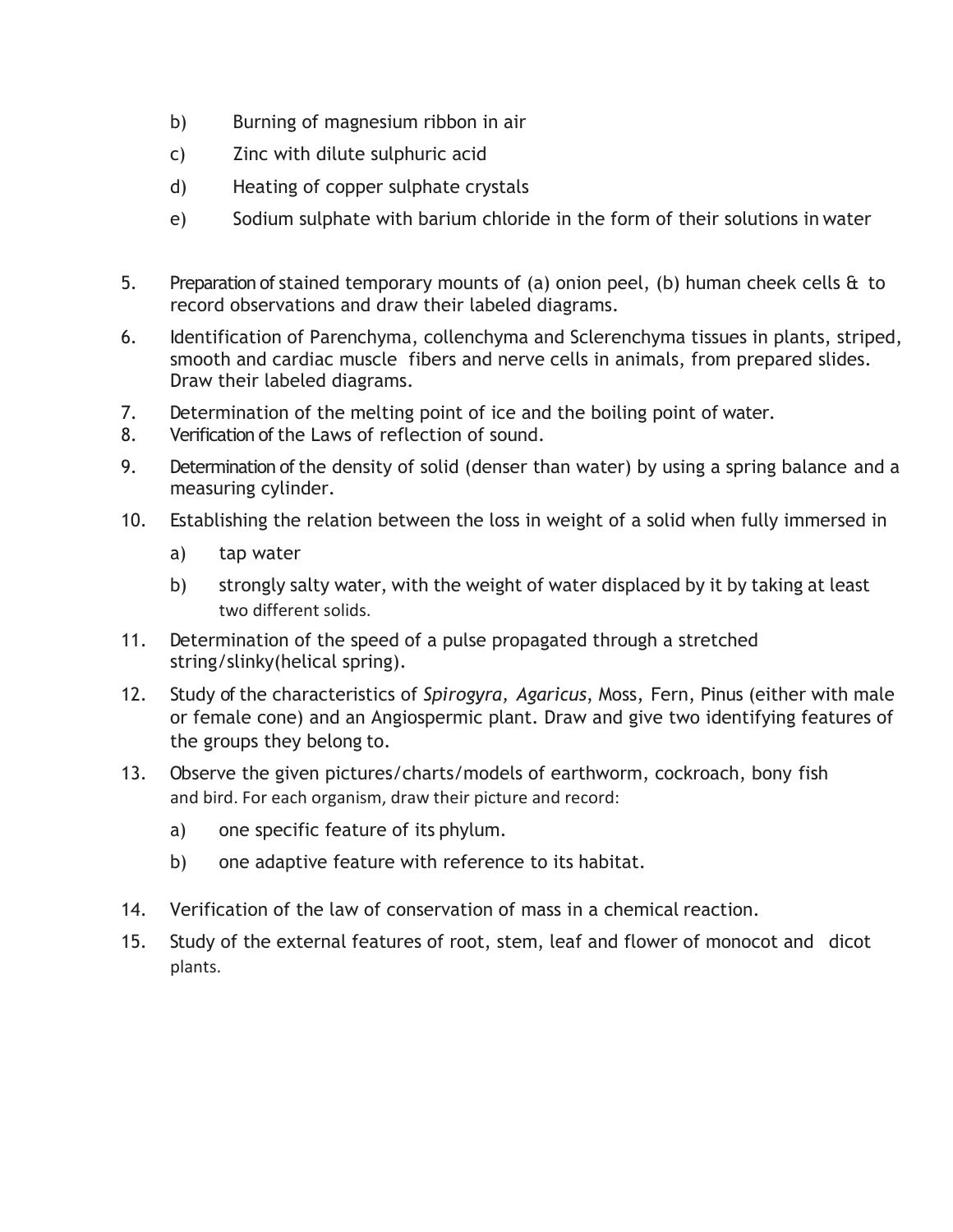# **COURSE STRUCTUR CLASS X** (**Annual Examination**)

 **Marks: 80**

| <b>Unit</b><br>No. | <b>Unit</b>                              | <b>Marks</b>   |
|--------------------|------------------------------------------|----------------|
|                    | Chemical Substances-Nature and Behaviour | 25             |
|                    | World of Living                          | 23             |
| Ш                  | Natural Phenomena                        | 12             |
| IV                 | <b>Effects of Current</b>                | 1 <sub>3</sub> |
|                    | <b>Natural Resources</b>                 | 07             |
|                    | <b>Total</b>                             | 80             |
|                    | Internal assessment                      | 20             |
|                    | <b>Grand Total</b>                       | 100            |

Note: Above weightage includes the weightage of questions based on practical skills.

### **Theme: Materials (55 Periods)**

#### **Unit I: Chemical Substances - Nature and Behaviour**

**Chemical reactions:** Chemical equation, Balanced chemical equation, implications of a balanced chemical equation, types of chemical reactions: combination, decomposition, displacement, double displacement, precipitation, neutralization, oxidation and reduction.

**Acids, bases and salts:** Their definitions in terms of furnishing of H+ and OH– ions, General properties, examples and uses, concept of pH scale (Definition relating to logarithm not required), importance of pH in everyday life; preparation and uses of Sodium Hydroxide, Bleaching powder, Baking soda, Washing soda and Plaster of Paris.

**Metals and nonmetals:** Properties of metals and non-metals; Reactivity series; Formation and properties of ionic compounds; Basic metallurgical processes; Corrosion and its prevention.

**Carbon compounds:** Covalent bonding in carbon compounds. Versatile nature of carbon. Homologous series. Nomenclature of carbon compounds containing functional groups (halogens, alcohol, ketones, aldehydes, alkanes and alkynes), difference between saturated hydrocarbons and unsaturated hydrocarbons. Chemical properties of carbon compounds (combustion, oxidation, addition and substitution reaction). Ethanol and Ethanoic acid (only properties and uses), soaps and detergents.

**Periodic classification of elements:** Need for classification, Early attempts at classification of elements (Dobereiner's Triads, Newland's Law of Octaves,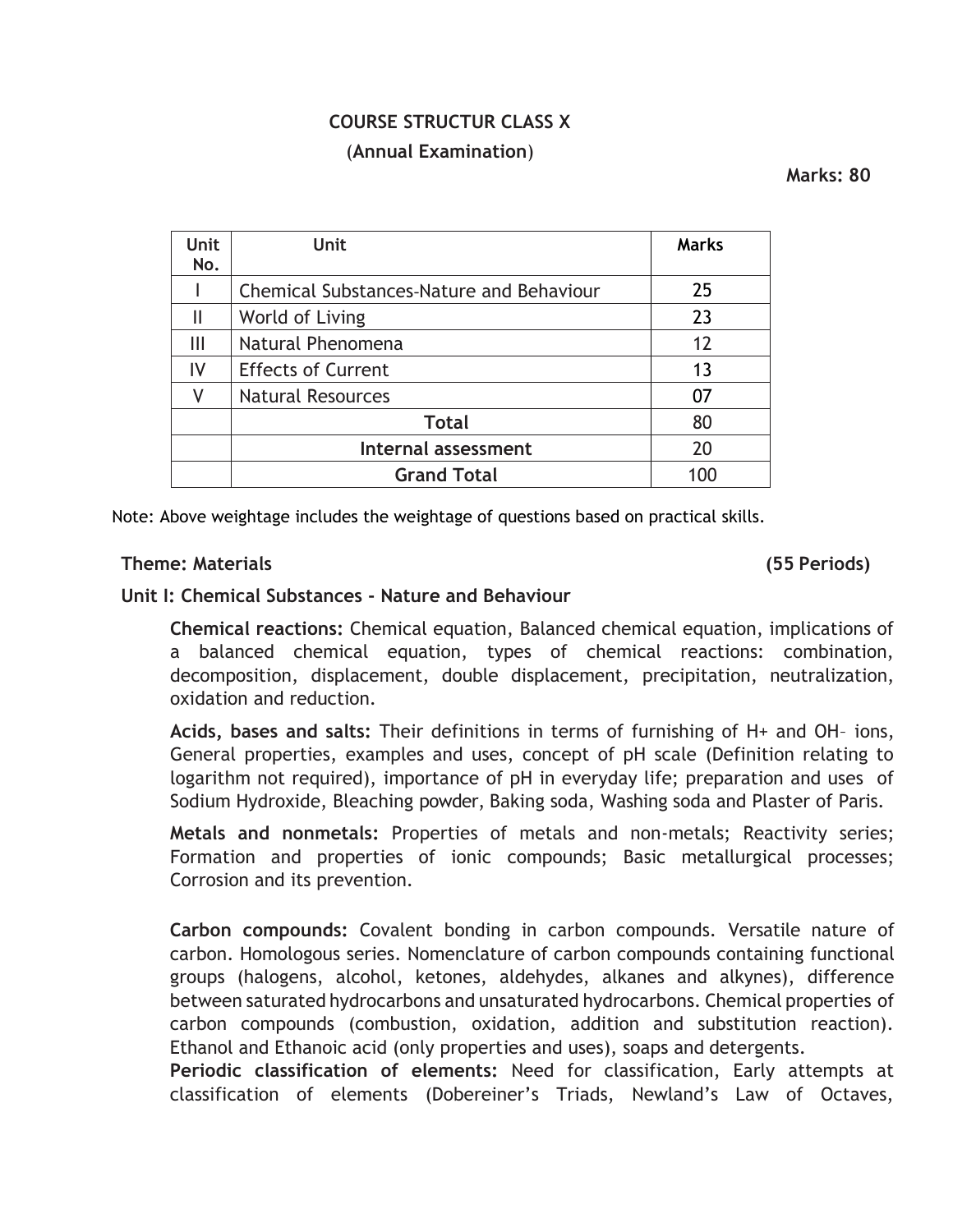Mendeleev's Periodic Table), Modern periodic table, gradation in properties, valency, atomic number, metallic and non-metallic properties.

## **Theme: The World of the Living (50 Periods)**

## **Unit II: World of Living**

**Life processes:** 'Living Being'. Basic concept of nutrition, respiration, transport and excretion in plants and animals.

**Control and co-ordination in animals and plants:** Tropic movements in plants; Introduction of plant hormones; Control and co-ordination in animals: Nervous system; Voluntary, involuntary and reflex action; Chemical co-ordination: animal hormones.

**Reproduction:** Reproduction in animals and plants (asexual and sexual) reproductive health-need and methods of family planning. Safe sex vs HIV/AIDS. Child bearing and women's health.

**Heredity and Evolution:** Heredity; Mendel's contribution- Laws for inheritance of traits: Sex determination: brief introduction; Basic concepts of evolution.

## **Theme: Natural Phenomena (23 Periods)**

## **Unit III: Natural Phenomena**

Reflection of light by curved surfaces; Images formed by spherical mirrors, centre of curvature, principal axis, principal focus, focal length, mirror formula (Derivation not required), magnification.

Refraction; Laws of refraction, refractive index.

Refraction of light by spherical lens; Image formed by spherical lenses; Lens formula (Derivation not required); Magnification. Power of a lens.

Functioning of a lens in human eye, defects of vision and their corrections, applications of spherical mirrors and lenses.

Refraction of light through a prism, dispersion of light, scattering of light, applications in daily life.

### **Theme: How Things Work (32 Periods)**

## **Unit IV: Effects of Current**

Electric current, potential difference and electric current. Ohm's law; Resistance, Resistivity, Factors on which the resistance of a conductor depends. Series combination of resistors, parallel combination of resistors and its applications in daily life. Heating effect of electric current and its applications in daily life. Electric power, Interrelation between P, V, I and R.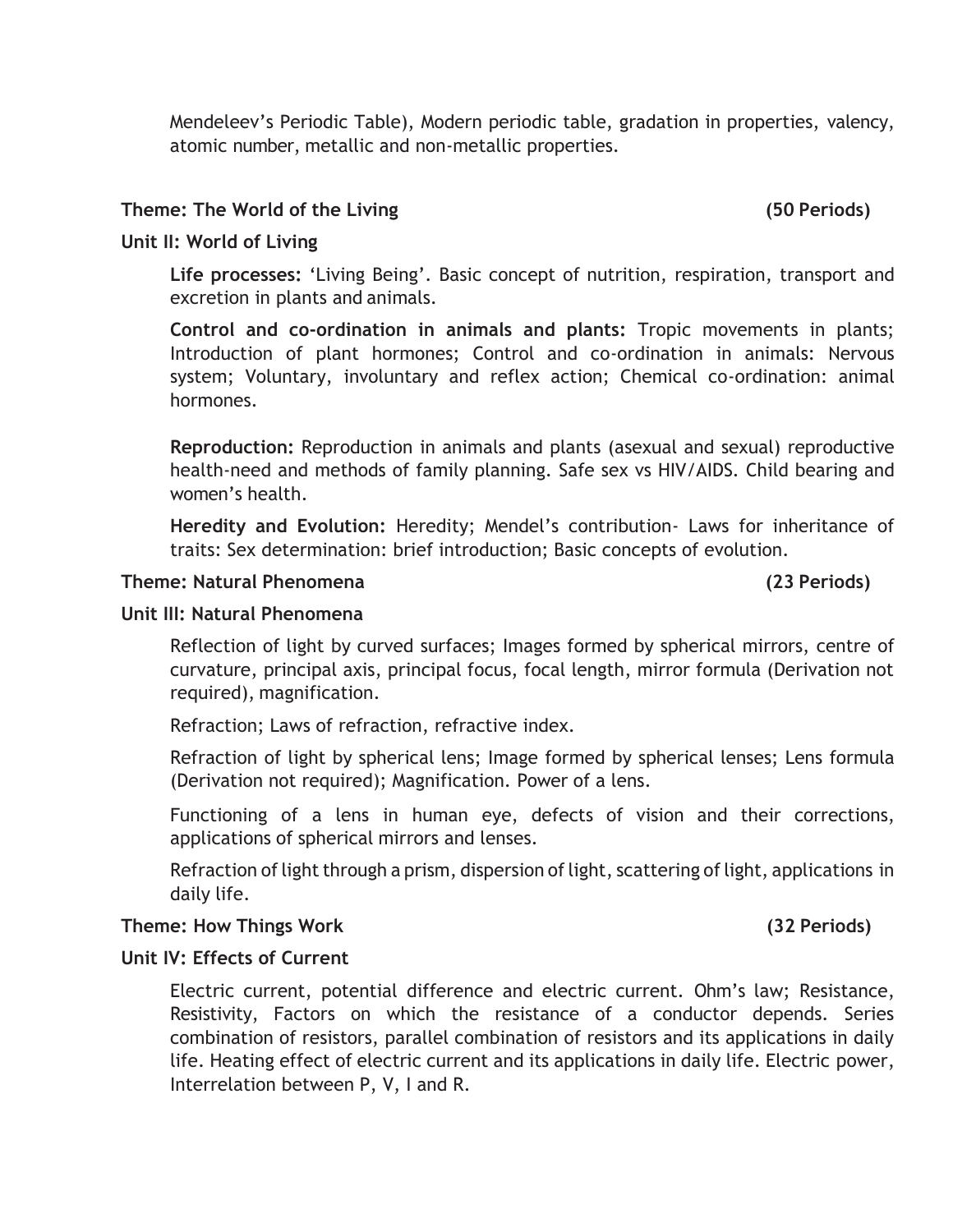**Magnetic effects of current :** Magnetic field, field lines, field due to a current carrying conductor, field due to current carrying coil or solenoid; Force on current carrying conductor, Fleming's Left Hand Rule, Electric Motor, Electromagnetic induction. Induced potential difference, Induced current. Fleming's Right Hand Rule, Electric Generator, Direct current. Alternating current : frequency of AC. Advantage of AC over DC. Domestic electric circuits.

#### **Theme: Natural Resources (20 Periods)**

### **Unit V: Natural Resources**

**Sources of energy:** Different forms of energy, conventional and non-conventional sources of energy: Fossil fuels, solar energy; biogas; wind, water and tidal energy; Nuclear energy. Renewable versus non-renewable sources of Energy.

**Our environment:** Eco-system, Environmental problems, Ozone depletion, waste production and their solutions. Biodegradable and non-biodegradable substances.

**Management of natural resources:** Conservation and judicious use of natural resources. Forest and wild life; Coal and Petroleum conservation. Examples of people's participation for conservation of natural resources. Big dams: advantages and limitations; alternatives, if any. Water harvesting. Sustainability of natural resources.

## **PRACTICALS**

### **Practical should be conducted alongside the concepts taught in theory classes**

### **LIST OF EXPERIMENTS**

- 1. A. Finding the pH of the following samples by using pH paper/universal indicator:
	- (i) Dilute Hydrochloric Acid
	- (ii) Dilute NaOH solution
	- (iii) Dilute Ethanoic Acid solution
	- (iv) Lemon juice
	- (v) Water
	- (vi) Dilute Hydrogen Carbonate solution
	- B. Studying the properties of acids and bases (HCl & NaOH) on the basis of their reaction with:
	- a) Litmus solution (Blue/Red)
	- b) Zinc metal
	- c) Solid sodium carbonate
- 2. Performing and observing the following reactions and classifying them into: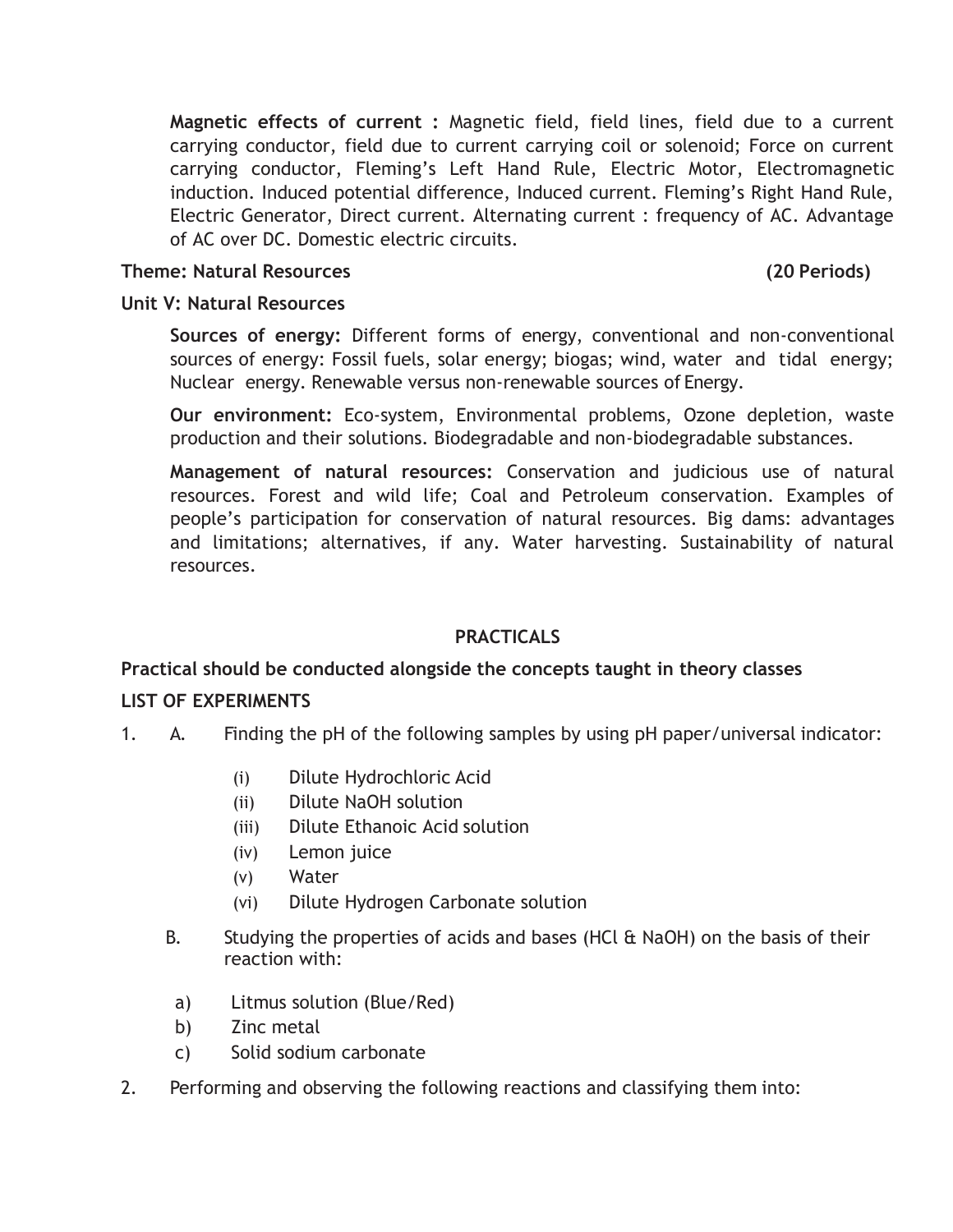- A. Combination reaction
- B. Decomposition reaction
- C. Displacement reaction
- D. Double displacement reaction
	- (i) Action of water on quick lime
	- (ii) Action of heat on ferrous sulphate crystals
	- (iii) Iron nails kept in copper sulphate solution
	- (iv) Reaction between sodium sulphate and barium chloride solutions
- 3. Observing the action of Zn, Fe, Cu and Al metals on the following salt solutions:
	- i)  $ZnSO<sub>4</sub> (aq)$
	- ii)  $FeSO<sub>4</sub> (aq)$
	- iii)  $CuSO<sub>4</sub>(aq)$
	- iv)  $Al_2 (SO_4)_3 (aq)$

Arranging Zn, Fe, Cu and Al (metals) in the decreasing order of reactivity based on the above result.

- 4. Studying the dependence of potential difference (V) across a resistor on the current (I) passing through it and determine its resistance. Also plotting a graph between V and I.
- 5. Determination of the equivalent resistance of two resistors when connected in series and parallel.
- 6. Preparing a temporary mount of a leaf peel to show stomata.
- 7 Experimentally show that carbon dioxide is given out during respiration.
- 8 Study of the following properties of acetic acid (ethanoic acid):
	- i) odour
	- ii) solubility in water
	- iii) effect on litmus
	- iv) reaction with Sodium Hydrogen Carbonate
- 9 Study of the comparative cleaning capacity of a sample of soap in soft and hard water.
- 10 Determination of the focal length of:
	- i) Concave mirror
	- ii) Convex lens

by obtaining the image of a distant object.

- 11 Tracing the path of a ray of light passing through a rectangular glass slab for different angles of incidence. Measure the angle of incidence, angle of refraction, angle of emergence and interpret the result.
- 12 Studying (a) binary fission in *Amoeba,* and (b) budding in yeast and Hydra with the help of prepared slides.
- 13 Tracing the path of the rays of light through a glass prism.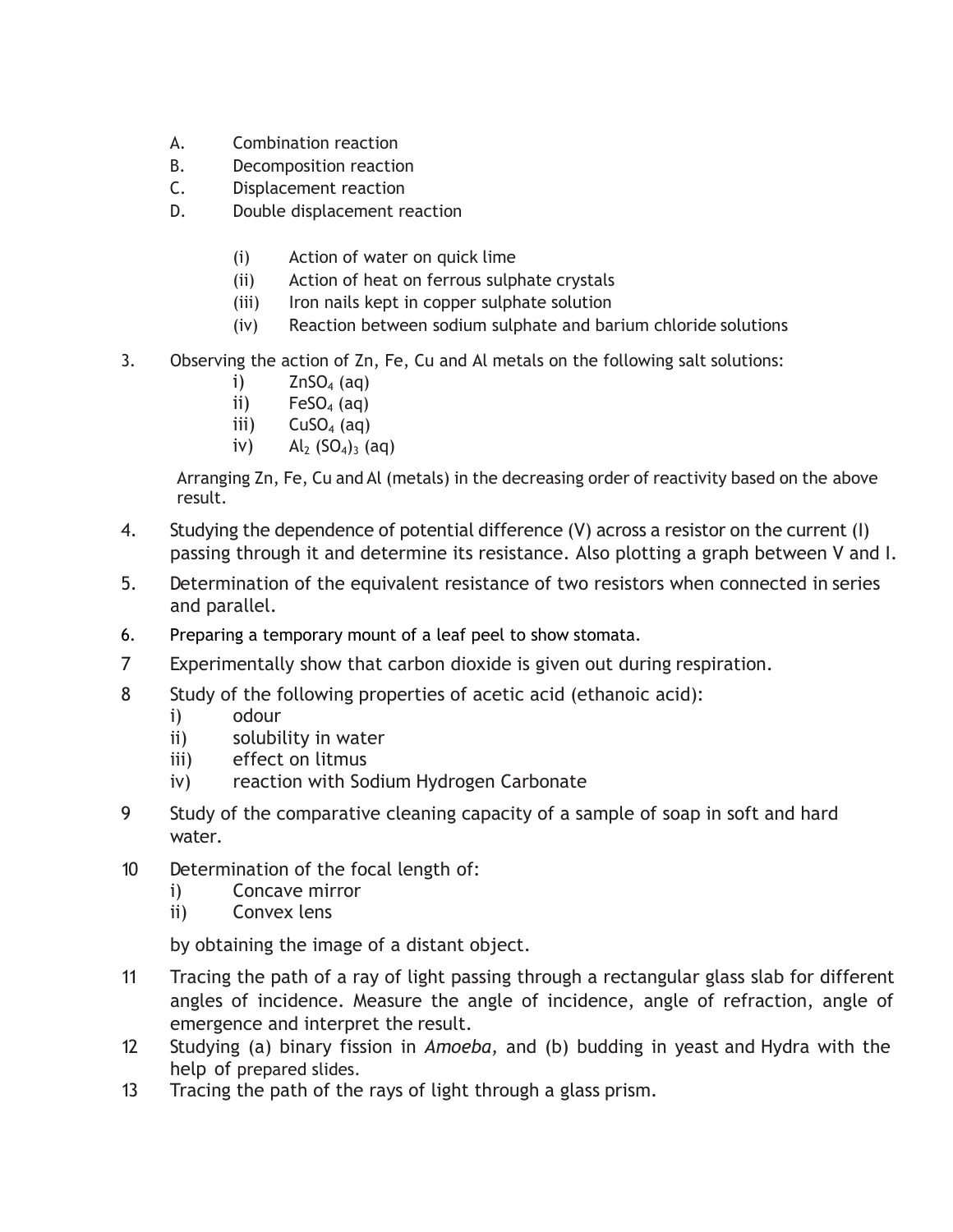- 14 Finding the image distance for varying object distances in case of a convex lens and drawing corresponding ray diagrams to show the nature of image formed.
- 15 Identification of the different parts of an embryo of a dicot seed (Pea, gram or red kidney bean).

## **PRESCRIBED BOOKS:**

- Science Textbook for class IX NCERT Publication
- Science Textbook for class X NCERT Publication
- Assessment of Practical Skills in Science Class IX CBSE Publication
- Assessment of Practical Skills in Science Class X CBSE Publication
- Laboratory Manual Science Class IX, NCERT Publication
- Laboratory Manual Science Class X, NCERT Publication
- Exemplar Problems Class IX NCERT Publication
- Exemplar Problems Class X NCERT Publication